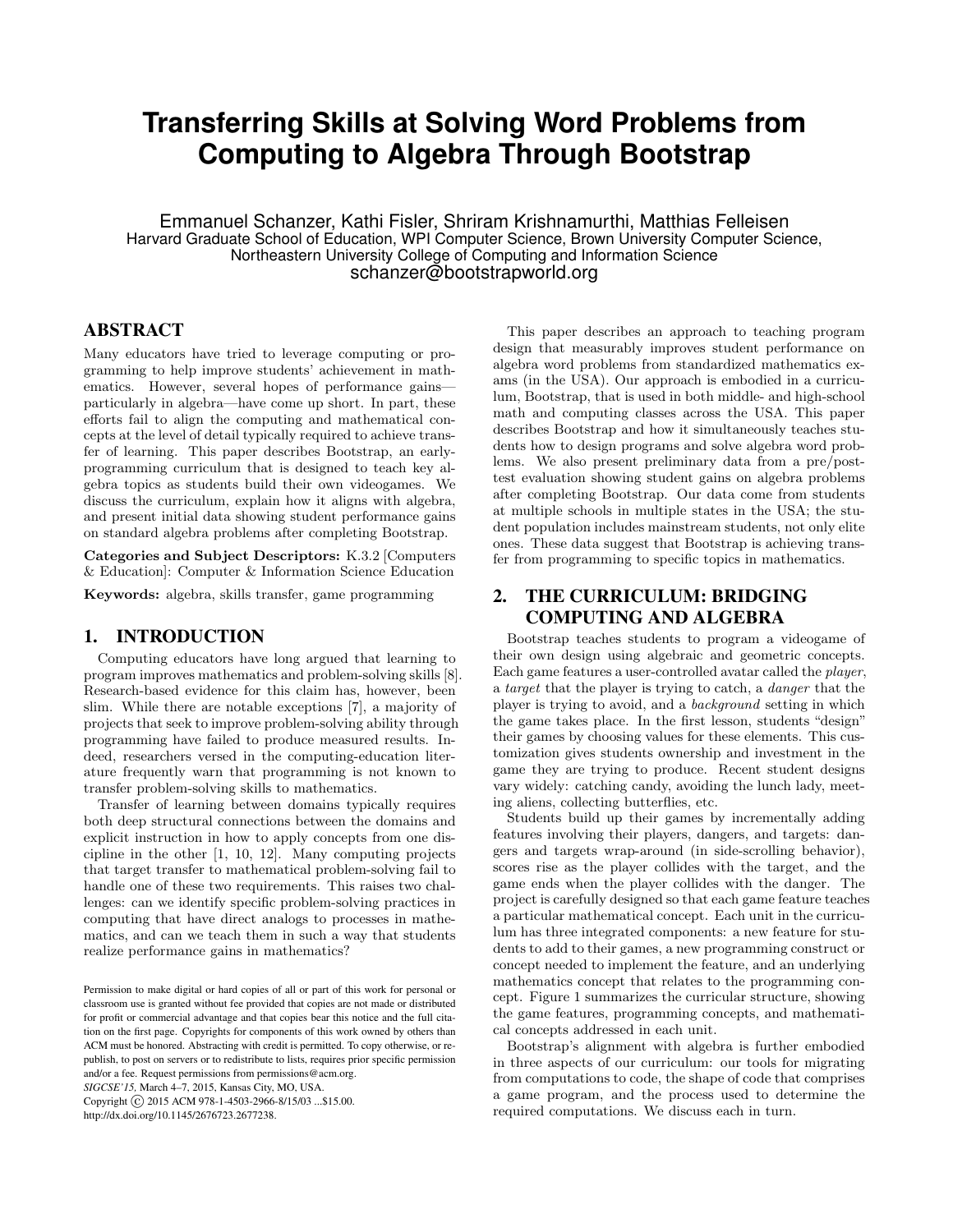| Unit                 | Game Feature                                   | Programming Concept                | Math Concept                                                    |
|----------------------|------------------------------------------------|------------------------------------|-----------------------------------------------------------------|
|                      | locating elements on screen                    | expressions, Circles of Evaluation | coordinates                                                     |
| $\ddot{\phantom{0}}$ | creating text and images                       | string and image operations        | domain, range, kinds of data                                    |
| $-3-5$               | making moving images                           | defining functions, examples       | multiple function representations:<br>as formulas and as tables |
| 6                    | determine when game elements are<br>off-screen | Booleans and Boolean operators     | inequalities                                                    |
|                      | responding to key-presses                      | conditional                        | piecewise function                                              |
|                      | collision detection                            | (nothing new)                      | Pythagorean Theorem                                             |
|                      | polishing games for presentation               | code reviews                       | explaining math concepts to others                              |

Figure 1: Curriculum structure: each unit introduces game, programming, and math concepts in parallel.

### 2.1 Diagramming Expressions: Circles of Evaluation

Algebra teachers often struggle to help students learn order of operations. Most teach monikers such as PEMDAS to summarize the order in which operations apply in an expression, along with phrases such as "please excuse my dear aunt sally" to help students decode the moniker. Mastering order of operations actually requires two distinct skills: understanding the structure of expressions (parsing), and applying operations in order within that structure (evaluation). Both are articulated in many state mathematics standards, but PEMDAS focuses only on the latter.

Bootstrap begins by teaching students to diagram expressions with a notation that we call "Circles of Evaluation". Assume a student is working with the expression  $6*(4+5)$ . Bootstrap diagrams this expression as shown on the right. Each circle names a function above the line and lists arguments to the function



(in left-to-right order) below the line. Nested circles correspond to nested expressions. Students learn how to evaluate a circle by reducing the innermost circle to an answer, then replacing the circle with its answer and repeating. Circles of evaluation naturally extend beyond arithmetic to other expressions that arise in programming (e.g., nested boolean expressions and computations that compose images).

#### *From Circles to Code.*

Bootstrap teaches a simple process for turning circles into syntactically-valid textual code (in a language called BSL, a pedagogically-oriented subset of Racket). We represent a circle in code by splitting it open (into a pair of parentheses) and writing its content linearly inside. The function name goes after the opening parenthesis, and the arguments follow the function name in left-to-right order. Our arithmetic circle yields the following code:

#### $(* 6 (+ 4 5))$

Circles of evaluation gently introduce students to formal notation (as many blocks-based languages do), while also drilling a challenging algebra topic. The same steps to translate circles to code apply whether the circle is for an arithmetic function, a built-in function on another datatype, or a user-defined function. This regularity, which infix syntax lacks, eases the transition from visual to textual code. Other common representations of expressions, such as abstract syntax trees, lack the visual metaphor of "opening the circle," which eases this transition.



Figure 2: A videogame as a sequence of frames.

## 2.2 Programming Algebra: The Shape of a Game Program

Bootstrap's next connection to algebra comes from the programming model in which students develop their games. Understanding this model requires a particular perspective on how games are constructed. Figure 2 shows a game decomposed into a sequence of frames; the decomposition resembles the filmstrips that yield movies. In this game, the player uses arrow keys to move the butterfly up and down, aiming to land on the lily pad while avoiding the airplane.

In each frame of the game, each of the airplane, butterfly, and lilypad is located at a specific coordinate. The coordinates suffice to create the picture that corresponds to that frame; thus, they form the underlying model that characterizes individual frames (in the software engineering sense of the term, e.g., as in model-view-controller architectures). In a simple game in which each element moves in only one dimension, the model simply contains three numbers.

Between frames, the coordinates of each game element (can) change: in our example, the lilypad drifts left, the airplane flies right, and the butterfly moves according to the keys (if any) pressed by the human user. The amount by which each element's position changes between frames can be captured in a function. For example, to move the airplane rightwards across the sky, a simple linear function such as

$$
f(x) = x + 5
$$

computes a new x-coordinate for one frame from the xcoordinate in the previous frame.

In Bootstrap, students provide images for each of their danger, target, and player, as well as a background image (here, the blue pond); for each game element that moves, they also define a function (in code) that computes its new single-dimension coordinate from its coordinate in the previous frame. The platform iteratively produces a screenshot with the given images, updates the positions based on the functions and any key presses, then repeats, displaying the sequence of screenshots as the game. The platform also consults student-supplied functions to detect when elements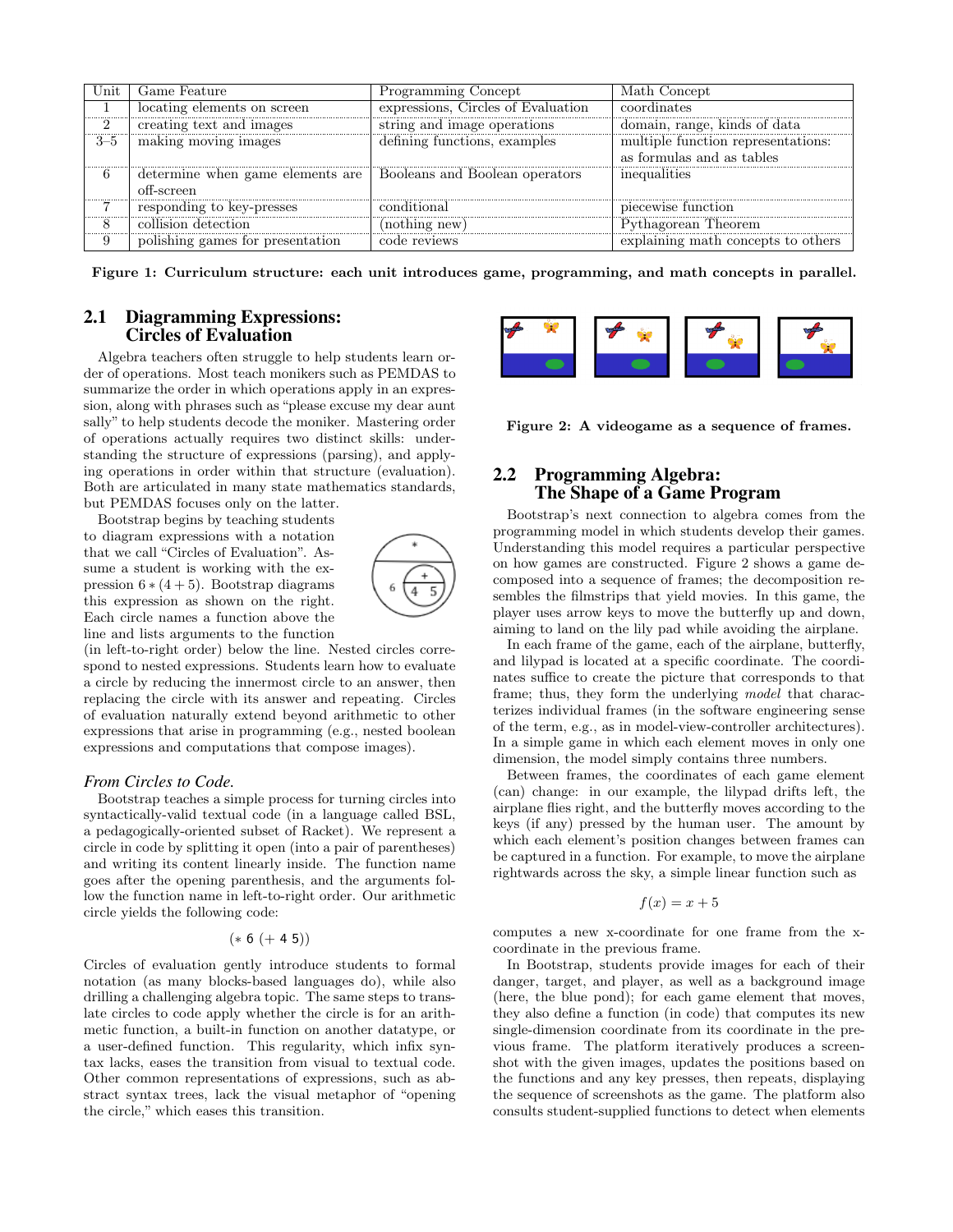have gone off screen (after which it wraps positions to the opposite edge) and to detect when game elements have collided (to raise scores or end the game).

The following examples illustrate the code that students write. The function (previously called  $f$ ) that calculates the new position of the airplane is called *update-danger*:

$$
\begin{array}{c}(\textbf{define }(\textit{update-danger }x)\\(\text{+ }x\text{ 5}))\end{array}
$$

(BSL allows hyphens in function and identifier names). The update-player function takes an additional argument: a keypress that is used to make the player move in response to user input. The following function moves the player 3 pixels up when the up-arrow key is pressed, and 3 pixels down when down-arrow is pressed. This is an example of a *piece*wise function in mathematics. User-interactivity provides a concrete motivation for this otherwise abstract concept:

```
(define (update-player y key)
```
(cond  $[(key=? key "up") (- y 3)]$  $[(key=? key "down") (+ y 3)]$  $\left[$ else  $y\right]$ )

An element has gone offscreen when its x-coordinate falls outside of the screen boundaries. Bootstrap uses this function as an opportunity to practice function composition, by having students write separate functions to check each of the left and right edges of the screen.

```
(\text{define} (onscreen? x)(and (onscreen-left? x) (onscreen-right? x)))(define (onscreen-left? x)
(> x 0)
```
## *Contrast to Other Early Programming Models.*

These code samples illustrate how Bootstrap's underlying programming model keeps students focused on algebraic concepts. Functions are a natural and essential part of the model, not an advanced concept. The model is also interesting for what it omits relative to other early-programming platforms. Students do not use looping constructs (such as Scratch's "forever" block), mutable variables, or assignment statements. Instead, students simply write side-effect-free functions that describe how positions (and potentially other game attributes) change from one frame to the next. The lack of side effects is particularly important because it reflects the nature of functions and variables in mathematics (see Section 4). The platform, called the World framework [4], takes care of the rest.

#### 2.3 Solving Word Problems: The Design Recipe

Bootstrap's third connection to algebra arises from the process that we teach students to use when designing functions. Consider the update-danger function that moves the danger 5 pixels to the right. The student is taught to follow the following steps:

1. Write a contract, specifying the domain and range for the function. In this case, the contract is

 $update-danger: number \rightarrow number$ 

2. Write examples that illustrate the expected behavior of the function. Examples contain actual calls to the function in BSL. Examples for update-danger include:



Figure 3: A design-recipe worksheet, showing the process for solving word problems.

```
(EXAMPLE (update-danger 0) (+ 0 5))(EXAMPLE (update-danger 5) (+ 5 5))(EXAMPLE (update-danger 100) (+ 100 5))
```
3. Circle changes across the examples, give a descriptive name to each independent change, then write a function whose parameters are the descriptive names and whose body is the unchanging part of the example output, substituting parameters for changes. This case has one change: the function input and first operand to +:

> (define (update-danger xcoord)  $(+ \text{xcoord } 5))$

This sequence of steps, inspired by Pólya's work [11], is called the Design Recipe [3]. It helps Bootstrap students think through a function definition problem step-by-step. If they can't articulate the domain and range or write examples, they usually don't understand the problem well enough to write a correct function either. The steps thus provide teachers a valuable diagnostic when students are stuck. We use a paper-and-pencil worksheet (Figure 3) to reinforce the steps: students complete these worksheets for a variety of practice functions (including some typical mathematics word problems) as well as for every function needed for their games. Students type in and run each function that they develop through the worksheet before moving on to the next problem: this both tests their code against examples and lets them see new functionality in their games.

The design recipe is much more than a guide to writing code; it also embodies a key concept in algebra standards. Learning standards for algebra expect students to be able to work with different representations of functions. Three common representations (domain/range, input-output tables, and symbolic form) have corresponding constructs in programming (type specification or contract, test cases, and function definition, respectively). Bootstrap helps students work with all three of these representations, using the concrete context of programming to motivate when and how each representation can be helpful in problem solving. The fourth common representation, graphs, could also be supported in Bootstrap with more instructional time.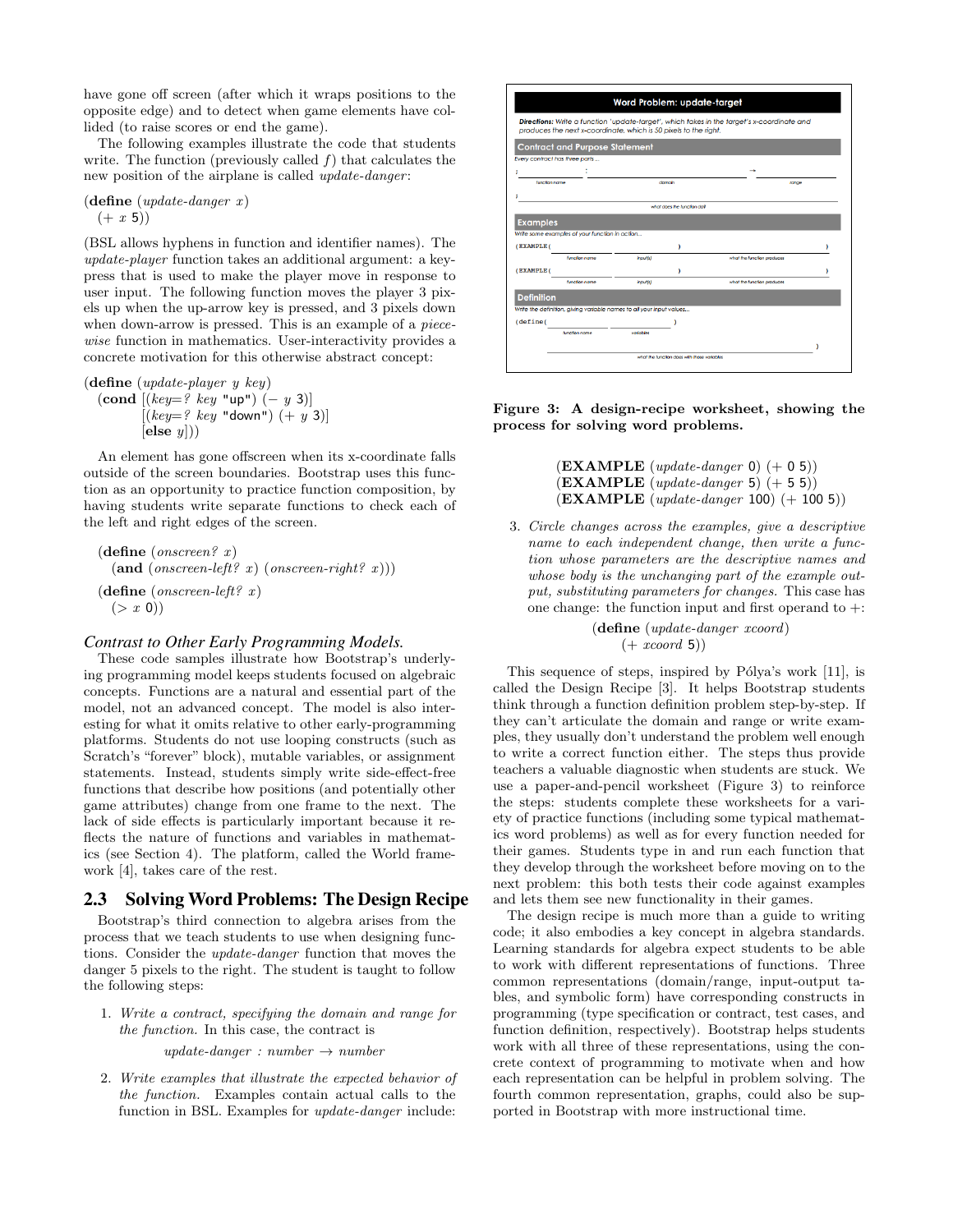## 2.4 Deployment Status

Interest from teachers has been strong and growing rapidly. To date, we have offered training workshops to hundreds of teachers, most of whom are math teachers looking for ways to help students master and appreciate mathematics. Many work with students who typically struggle with math; many provide anecdotal comments about student enthusiasm and engagement in math following Bootstrap. Several thousand students have completed the curriculum, some in formal classrooms and some in after-school settings.

### 3. EVALUATION

Our assessment finds that Bootstrap helps students gain proficiency in certain topics in algebra. Bootstrap also helps mathematics teachers see potential connections between algebra and (some approaches to) computer science.

#### 3.1 Teacher Perceptions

We gather feedback from teachers just after they complete one of our professional development workshops, then again after they have taught the curriculum with students at least once. Teachers' perceptions of the connections to mathematics is covered in both surveys. Many of the teachers who attend our workshops are primarily math teachers, looking to use Bootstrap to help with challenges they face in teaching Algebra I. This population does not teach Bootstrap simply for the sake of teaching computing.

In end-of-workshop surveys of 143 teachers (collected from June 2013 through August 2014), 101 indicated that they taught math. 95% of these 101 teachers strongly agreed (72%) or agreed (23%) that Bootstrap was relevant to algebra. 93% strongly agreed (74%) or agreed (19%) that Bootstrap was relevant to their own teaching. A separate survey (of in-school teachers who had used Bootstrap) confirmed that teachers see Bootstrap's relevance to math after using it: 84% (out of 32) agreed or (more often) strongly agreed with the statement "Bootstrap is an effective curriculum for teaching students math skills".

#### 3.2 Student Performance in Algebra

Our algebra-performance assessment focuses on (1) word problems that ask students to identify domain and range, produce input/output tables, and produce symbolic representations, and (2) problems about function composition. Concretely, we are testing the following hypotheses:

Hypothesis 1. Students who complete Bootstrap will improve in their performance on algebra word problems and function composition problems.

Hypothesis 2. Students who complete Bootstrap will show more improvement in performance on algebra word problems and function composition problems than students who did not take Bootstrap.

#### *3.2.1 The Assessment Exam*

We use a standard pre-post design to test these hypotheses. Students take a pre-test as they begin the Bootstrap module, and a post-test of similar but different questions after completing Bootstrap. Both tests are done on paper. All questions are taken from standardized algebra tests in the US state of Massachusetts (students take these tests in their 8th grade year, roughly age 13). We extend the



Figure 4: Sample questions from Bootstrap's assessment of algebra performance. The top box shows a word problem. The bottom box shows two problems on function evaluation and composition.

state-exam questions on word problems (which ask only for symbolic representations) to ask about domain, range, and input/output examples, as those are included in state math standards (albeit emphasized less on the exams). Figure 4 shows sample questions. There are 8 word problems and 9 function-composition questions on each of the pre- and post-tests, with the latter appearing first.

#### *3.2.2 Student Population and Study Logistics*

The evaluation data reported here comes from computing classes at three schools: 8th grade classes at a public middle school in Massachusetts, 8th grade classes at a private school in Florida, and 9th grade classes at a private school (religiously-affiliated) in Illinois. While we have data from other schools (that show similar trends), we do not report them here: each has either too few matched pre- and post-tests, too few students for significant comparison, or insufficient IRB approval for publishing results.

Each of the teachers had completed a professional development workshop on Bootstrap. Some gathered data the first time they taught the module, while others had taught it once or twice before gathering data. Students in all classes had 30 minutes to work on each of the pre- and post tests. The same tests were used across all of the classes.

#### *3.2.3 Data Analysis*

We present data from a total of six classes: two from the school in Massachusetts, three from the school in Florida (one a control group that had not taken Bootstrap, labeled "Cntrl"in the tables), and one from the school in Illinois. All classes from the same state were taught by the same teacher to students at the same grade level. We present one table on each of function composition and word problems. In each table, the reported pre- and post-test score are averages across all students. In computing significance, however, pre- and post-test scores were matched for each student (rather than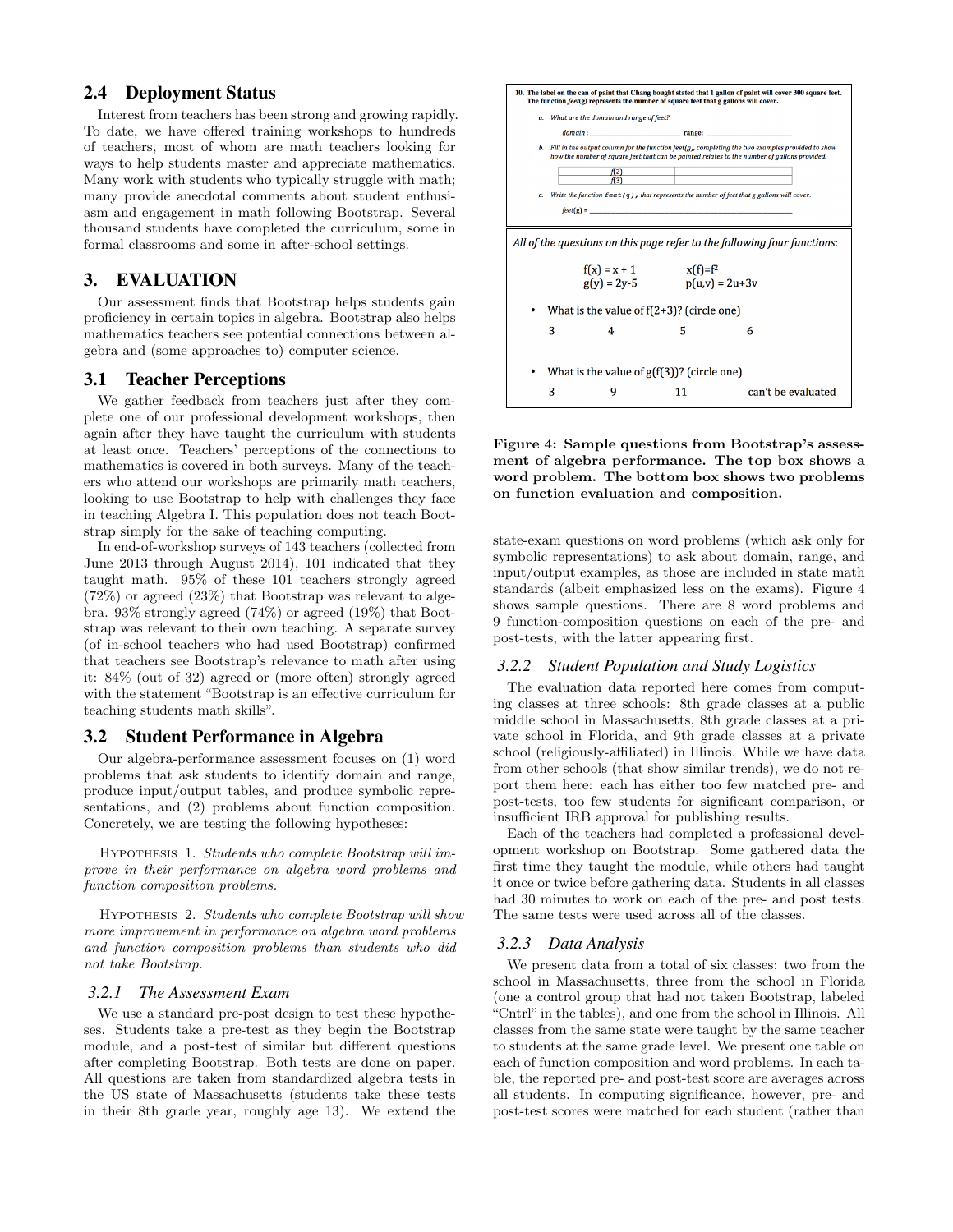| Class     | $#$ Students | Pre-test | Post-test | Change  |
|-----------|--------------|----------|-----------|---------|
| MA-fall   | 26           | 2.31     | 6.85      | 197%    |
| MA-spring | 32           | 2.56     | 5.53      | $116\%$ |
| $FL-1$    | 25           | 2.00     | 3.12      | 56\%    |
| $FL-2$    | 25           | 1.80     | 3.72      | 106%    |
| FL-Cntrl  | 26           | 2.62     | 3.12      | 19%     |
|           | 15           | 4.33     | 6.53      | 51\%    |

Table 1: Pre/post-test scores on problems about function application and function composition.

| Class     | $#$ Students | Pre-test | Post-test | Change |
|-----------|--------------|----------|-----------|--------|
| MA-fall   | 26           | 0.62     | 4.00      | 550%   |
| MA-spring | 32           | 1.28     | 3.00      | 134%   |
| $FI-1$    | 25           | 0.80     | 1.72      | 115\%  |
| $FL-2$    | 25           | 0.92     | 1.96      | 133%   |
| FL-Cntrl  | 26           | 1.54     | 0.81      | $-47%$ |
|           | 15           | 2.00     | 5.53      | 177%   |

Table 2: Pre/post-test scores on word problems.

averaged across the class), allowing us to use a two-tailed t-test to compare outcomes at the student level. Significant  $(p<0.02)$  gains in both function composition and word problems were found for all classes that used Bootstrap with the exception of the IL class, whose small sample size prevents us from making significance claims for the reported gains.

Table 1 reports on student performance on questions related to function application and function composition; samples of these questions appear in the lower half of Figure 4. Students earned 1 point for each problem that they answered correctly. On the per-student two-tailed t-tests, gains were significant at ranges from .003 for the Florida-1 class to 2.84e11 for the spring Massachusetts class.

Table 2 reports student performance on word problems; a sample question appears in the top half of Figure 4. Students earned 1 point for each problem on which they provided a correct function in symbolic form (part c in the sample question). On the per-student two-tailed t-tests, gains were significant at ranges from .01 for the Florida-2 class to 8.84e8 for the fall Massachusetts class.

The word-problem data reported in this paper omits student performance on the domain/range and input/output parts of the questions. State assessment exams do not include these parts, and algebra teachers often de-emphasize these representations (despite their inclusion in state standards). Reporting on only the symbolic form therefore gives us a more realistic comparison to control-group students who have not had Bootstrap. When including the results for other representations, Bootstrap students displayed far higher gains than their control group counterparts. This may speak more to the results of de-emphasizing those representations in traditional math instruction than it does to strengths of Bootstrap, but the fact that Bootstrap students were able to identify these representations on an algebra task after seeing them solely in the programming domain may strengthen the case for evidence of transfer.

The control group did not see significant gains in either function composition or word problems (word-problem scores actually dropped noticeably for this group; the teacher hypothesized that the students were less motivated for the test). We found no significant differences in pre-test scores

between the control and experimental classes in Florida, and students in both conditions were taking the same mathematics class (concurrent with Bootstrap for the experimental group). This suggests that Bootstrap is having an impact beyond what students are learning in math class (perhaps affecting engagement as well as skills).

At first glance, the average scores on these tests seem rather low; on word problems, for example, some classes correctly answered fewer than 2 problems on average. For word problems, this is partly an artifact of our scoring: students answered 3 subquestions per problem (as shown in Figure 4), but we scored only one of these for this paper. Students thus answered more questions than the scores reflect. This partly explains why scores are generally higher on the function application and composition questions.

Time constraints are likely a significant factor. Word problem questions follow those for function composition, and students have only 30 minutes to complete both sections (though they may answer questions in any order). Students typically attempt no more than 5 of the 8-9 problems, yet make few errors on problems for which they write an answer. This time constraint—dictated by the participating teachers—thus appears significant in these marks being low.

The performance gains from pre-test to post-test were lower in the MA-spring courses (in both tables) than in the MA-fall courses, despite having the same teacher leading both classes. This is partly explained by higher pre-test scores in the spring class. The teacher in that course hypothesizes that the spring students had simply had more coverage of mathematics in their other classes, which could have led to higher pre-test scores.

#### *Threats to Generalizability.*

Our brief discussion of the two Massachusetts classes offers a glimpse of the many variables that differ across offerings of Bootstrap. Students could be taking Bootstrap within their math class, alongside a math class (taught by the same or a different teacher), or out of sequence with a math class. Students vary in grade levels, prior preparation in math, and confidence. Due to these (and other) variables, we cannot generalize too much from these findings. Accordingly, we do not report effect sizes and other statistical parameters.

The extra questions (on domain/range and examples) that we add to the word problems from the state exams provide a form of scaffolding that students would have to do on their own on the state exams. Additional studies must explore whether students internalize the design recipe well enough to produce correct symbolic representations in isolation.

#### 4. RELATED WORK

While programming has had some success at developing other mathematical competencies [7], transfer to algebra has been difficult to establish. Logo was designed explicitly to teach mathematics, and many researchers have studied it as a vehicle for algebra (e.g., [5, 6]). Pea and Kurland [9] found no evidence of improved mathematical reasoning among students who had been exposed to more than 30 hours of instruction in Logo, and later questioned the entire expectation of transfer into algebra. Clements [2] found that students who mastered the concept of variables in Logo were unable to apply that understanding to algebra tasks.

Recent research suggests that deep structural similarities between thought processes in different disciplines, along with